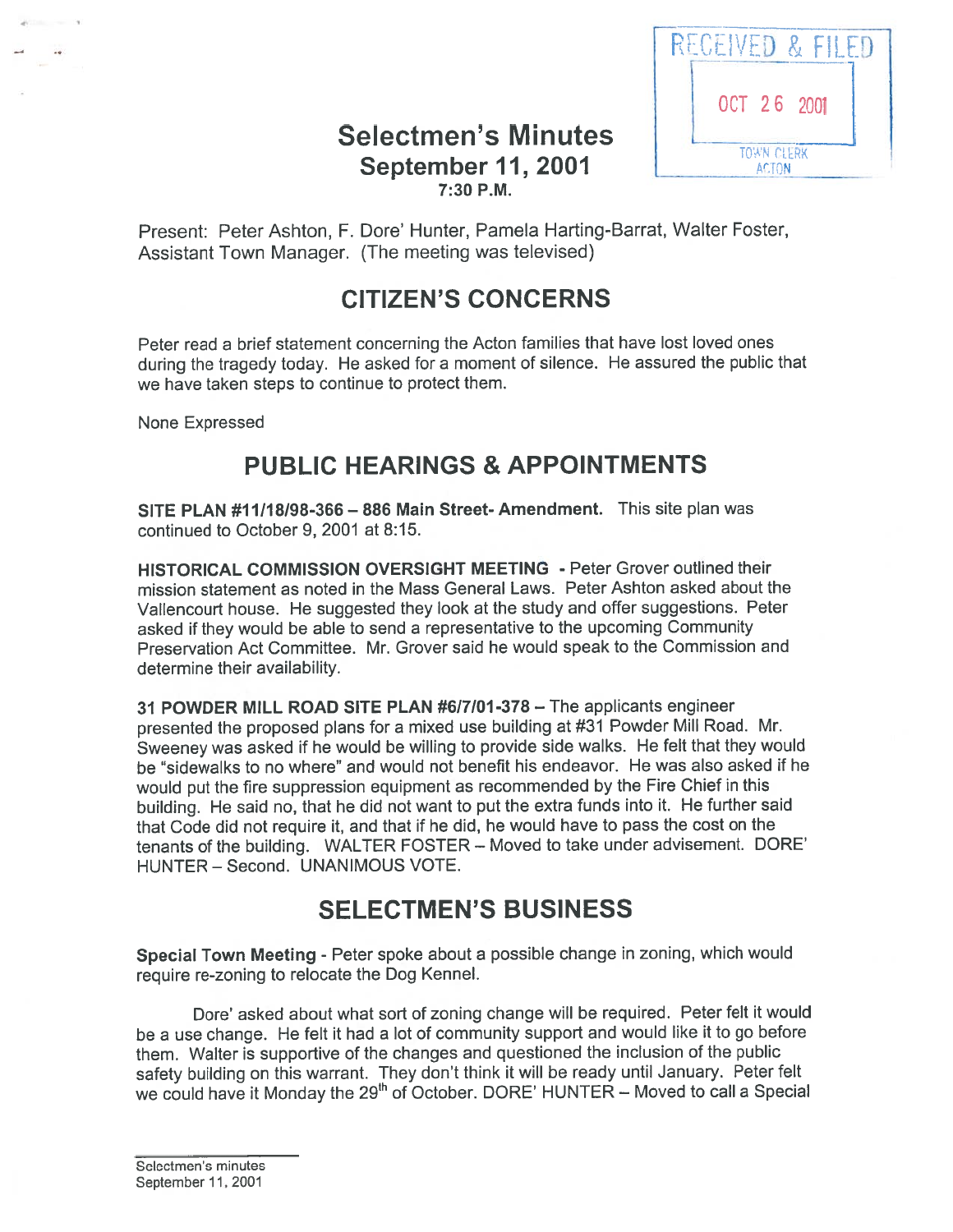Town Meeting on Monday, October 29<sup>th</sup> at 7:00 p.m. WALTER FOSTER - Second. UNANIMOUS VOTE.

DORE' HUNTER – Moved to close the warrant for the October  $29<sup>th</sup>$  Special at the end of this meeting. PAMELA HARTING-BARRAT — Second. UNANIMOUS VOTE.

Public Safety Building Update —Dore' updated the Board on the PSBC efforts. He noted the Task Force committees are working well. They have spen<sup>t</sup> <sup>a</sup> lot of time and effort to research the reuse the Police station building. The steering committee voted 2- 9 to not pursue the reuse of the current station.

Sewer Project Update- Making progress toward issues and financial situations has been more difficult then installation. They are looking at operation in November. It appears that review of the change orders show we may come out even. Dore' suggested that the BOS as Commissioners will be taking over more of the financing issues as well as other issues. He suggested that we have AWAC move away from the financial aspects and turn it over to the Staff and BOS.

Selectmen's Meeting Schedule — Peter spoke about rescheduling our meetings to Mondays, which will facilitate Fin com using this room to be televised. He asked for comment of starting at 7:00. Dore' felt this should be done. John was asked to find out if Cable would be available to film both Fin Com and us on Monday on Tuesdays. They will continue to discuss this meeting schedule and start at 7:00 p.m. beginning in October. Pam will be on vacation last week in September and Dore will be out during Sept.  $25<sup>th</sup>$ .

#### OTHER BUSINESS

## CONSENT AGENDA

WALTER FOSTER— Moved to approve. DORE' HUNTER - Second. UNANIMOUS VOTE.

## TOWN MANAGER'S REPORT

ODORINOISE SEWER PLANT— John Murray urged that the Board approve the study. Dore' noted that there is no money available. Peter felt strongly we should do this but how would we pay for it. Staff to come back with <sup>a</sup> plan of financing this study. John noted they feel so strongly about it that he could find money in our budget.

DORE' HUNTER -Approved the study. PAMELA HARTING-BARRAT- Second. UNANIMOUS VOTE.

ARBITRAGE — John updated the Board on the twin school construction and borrowing schedule. He felt we needed to have <sup>a</sup> specialist review our figures.

| None Required<br>( / ( ) <i>M/ M/ / Christine Joyce</i> |  |
|---------------------------------------------------------|--|
|                                                         |  |
|                                                         |  |

EXECUTIVE SESSION arting *Parial*  $\frac{c}{c}$  Christine Joyce Christine  $\sqrt{2}$ Date: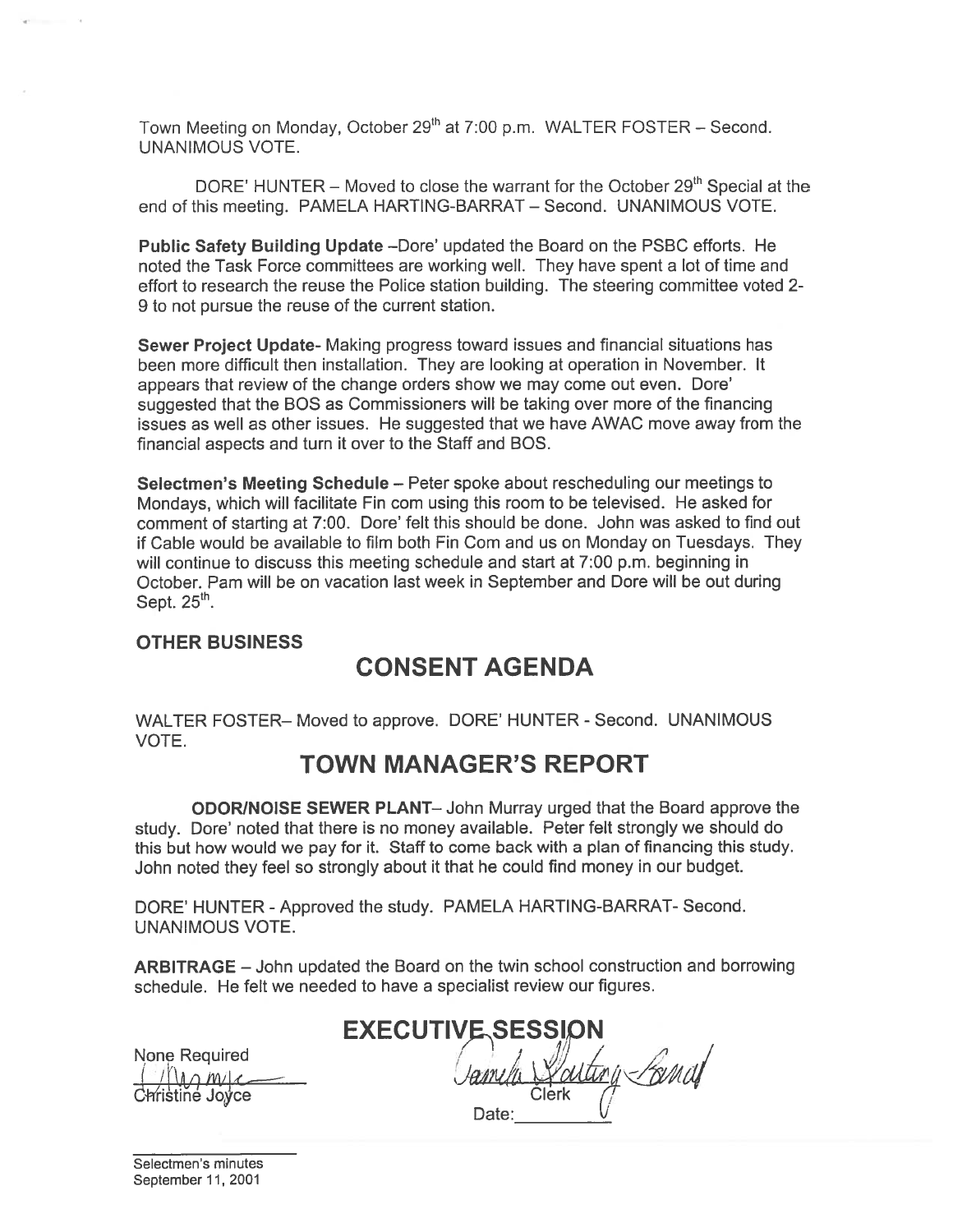September 6, 2001

TO: Board of Selectmen

FROM: Peter Ashton, Chairman

SUBJECT: Selectmen's Report

# SEPTEMBER 11, 2001

#### I. CITIZEN'S CONCERNS

#### II. PUBLIC HEARINGS & APPOINTMENTS

- 1. 7:35 SITE PLAN #11118198- 366 -886 MAIN ST.- AMENDMENT Enclosed please find an amended site plan for Board consideration (Peter Ashton assigned).
- 2. 8:15 HISTORICAL COMMISSION OVERSIGHT MEETING Members of the Historical Commission will be presen<sup>t</sup> for an oversight meeting.
- 3. 8:30 SITE PLAN #6/7101 -378 31 POWDER MILL ROAD —. Enclosed please find <sup>a</sup> site <sup>p</sup>lan for Board consideration. (Walter Foster assigned)

#### III. SELECTMEN'S BUSINESS

- 4. SPECIAL TOWN MEETING The Board will discuss the need for <sup>a</sup> Special Town Meeting regarding the Palmer property.
- 5. PUBLIC SAFETY BUILDING UPDATE —Selectmen Hunter will update the Board regarding the Public Safety Building.
- 6. SEWER PROJECT UPDATE Selectmen Hunter will update the Board regarding the Sewer Project.
- 7. SELECTMEN'S MEETING SCHEDULE The Selectmen will discuss their future meeting schedule.
- 8. OTHER BUSINESS

## IV CONSENT AGENDA

- 9. UNITED NATIONS ASSOCIATION OF GREATER BOSTON PROCLAMATION The United Nations Association of Greater Boston is seeking <sup>a</sup> proclamation from the Board to recognize the value of work done by the United Nations.
- 10. COMMITTEE APPOINTMENT Enclosed please find the VCC's recommendation to appoint Susan Wiberg as <sup>a</sup> Regular member of the Acton Boxborough Cultural Council with <sup>a</sup> term to expire on June 30, 2004.